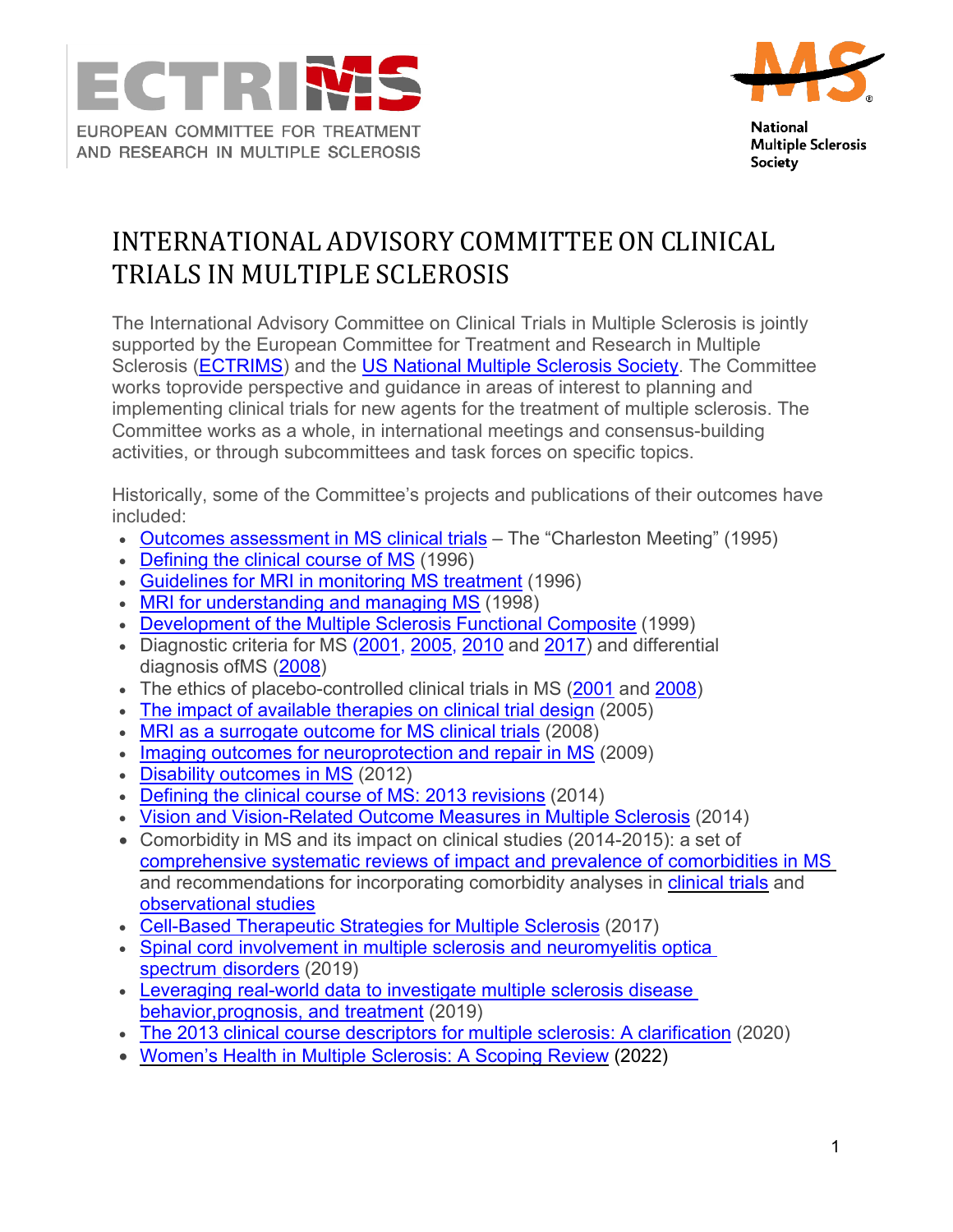## **International Advisory Committee on Clinical Trials in Multiple Sclerosis**

## **Committee Roster**

**2022-23**

**Ruth Ann Marrie, MD, PhD –** *Chair*

Department of Medicine & Community Health Sciences University of Manitoba

**Xavier Montalban, MD, PhD –** *Vicechair* Neurology-Neuroimmunology Department Multiple Sclerosis Centre of Catalonia (Cemcat), Vall d'Hebron Barcelona Hospital Campus

**Alan J. Thompson, MD –** *Past Chair* UCL Institute of Neurology Queen Square University College London

**Maria Pia Amato, MD**  Department NEUROFARBA Section of Neurosciences University of Florence

**Lilyana Amezcua, MD** Department of Neurology University of Southern California

**Brenda Banwell, MD** The Children's Hospital of **Philadelphia** Perelman School of Medicine University of Pennsylvania

**Frederik Barkhof, MD, PhD** Department of Radiology and Nuclear Medicine VU University Amsterdam

**Helmut Butzkeuven, MBBS, PhD** Department of Neuroscience Monash University

**Peter Calabresi, MD** Department of Neurology Johns Hopkins University

**Tanuja Chitnis, MD**  Department of Neurology Brigham and Women's Hospital

**Jeremy Chataway, MA, PhD** The National Hospital for Neurology and Neurosurgery, Queen Square, University College London Hospital

**Timothy Coetzee, PhD**  National Multiple Sclerosis Society

**Jorge Correale, MD** Department of Neurology Raúl Carrea Institute for Neurological Research (FLENI)

**Tobias Derfuss, MD**  Departments of Neurology and Biomedicine University Basel

**Marcia Finlayson, PhD** School of Rehabilitation Therapy Queens University

**Christina Granziera, MD** Department of Biomedical Engineering, University of Basel

**Kerstin Hellwig, MD** Department of Neurology, St. Josef Hospital / Ruhr University, Bochum, Germany

**Daphne Kos, PhD** Department of Rehabilitation Sciences, University of Leuven, Belgium